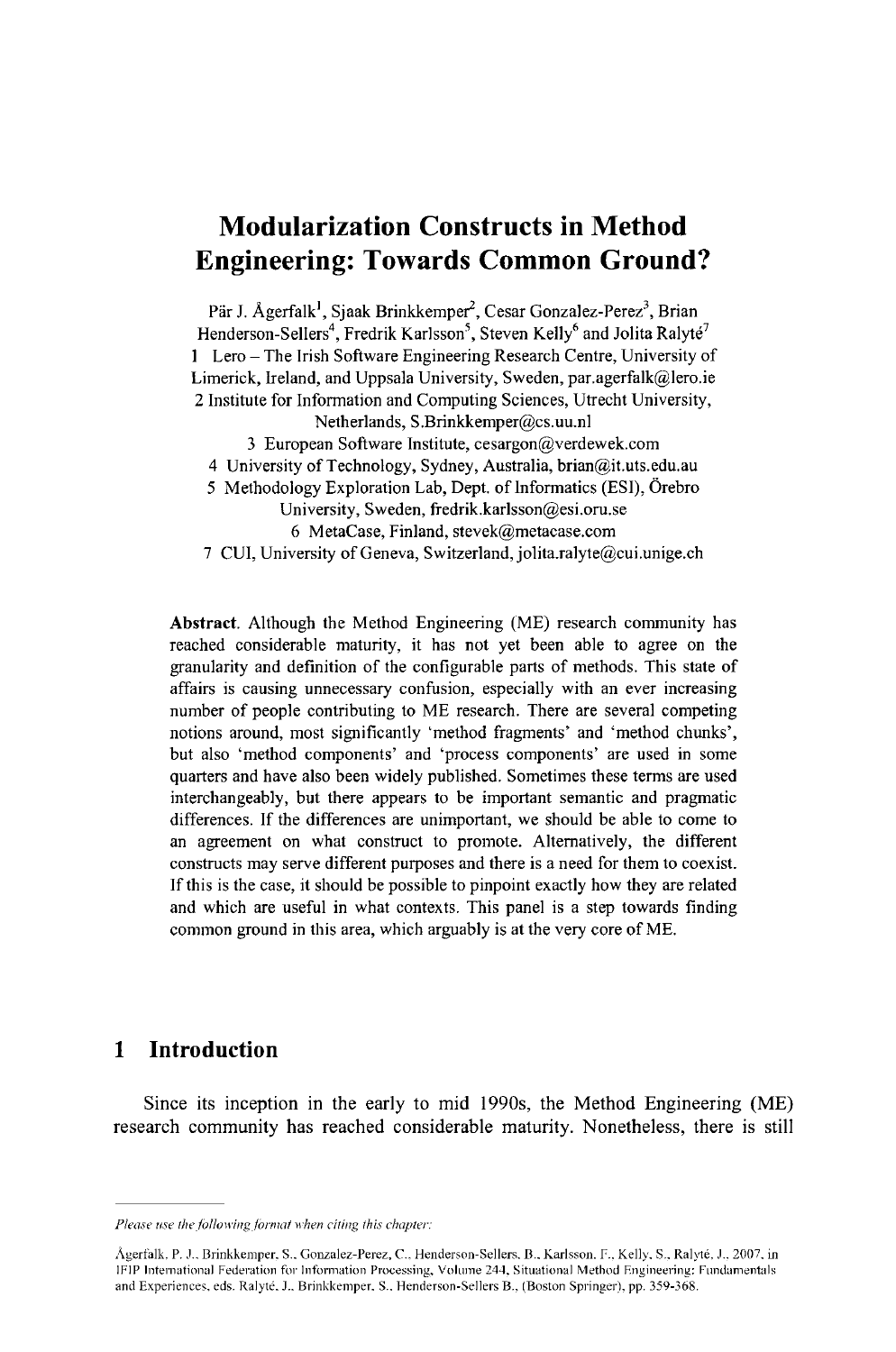some ambiguity with regards to fundamental concepts and terminology. Since situational ME is fundamentally concerned with the assembly and configuration of information systems engineering methods, understanding the basic building blocks of methods is arguably core to the discipline. In order to devise appropriate ME processes and tools, we need to understand what building blocks those processes and tools are to handle. To date, a number of different such 'modularization constructs' have been suggested. Among the most cited are 'method fragments', 'method chunks', 'method components' and 'process components'. Along with these constructs come certain interpretations of related concepts such as method, technique, notation, process, deliverable, work product, tool etc. Sometimes the constructs are used interchangeably, but there appears to be important semantic and pragmatic differences. If the differences are unimportant, we should be able to come to an agreement on what construct to promote. Alternatively, the different constructs may serve different purposes and there is a need for them to coexist. If this is the case, it should be possible to pinpoint exactly how they are related and which are useful in what contexts. This panel is a significant step towards finding common ground in this area.

The remainder of this panel introduction consists of a brief description of the four modularization constructs mentioned above, followed by a brief introduction of the panellists. The aim of this document is to provide some background and context for the panel. The actual discussion and its outcome will be reported elsewhere.

## **2 Method Fragments**

One of the earliest and arguably most important modularization construct in ME is that of the *method fragment*. It was first proposed and elaborated by Brinkkemper and colleagues [1-4] and has since been widely adopted in ME research. Essentially, method fragments are standardized building blocks based on a coherent part of a method [1]: '... a description of an IS engineering method, or any coherent part thereof'. A complete method, such as 'OMT', is a method fragment and so is any single concept used within that method, such as 'object'. A method fragment thus resides on a certain so-called *layer of granularity,* of which five are possible: method, stage, model, diagram, or concept [4]. Consequently, 'object' resides on the concept layer while 'OMT' resides on the method layer. Furthermore, a method fragment is either a *process fragment* or a *product fragment.* Process fragments represent the activities, stages etc that are to be carried out and product fragments represent deliverables, diagrams etc that are to be produced, or that are required, during development. Method fragments are stored in a method base from which they can be retrieved using a query language, such as the Method Engineering Language (MEL) [5]. This way, a situational method can be constructed by combining a number of method fragments into a situational method. To be meaningful and useful, such a combination must follow certain assembly rules that adhere to the construction principles in the process perspective on the one hand and in the product perspective on the other hand. This has been explored by Brinkkemper *et al.* [4].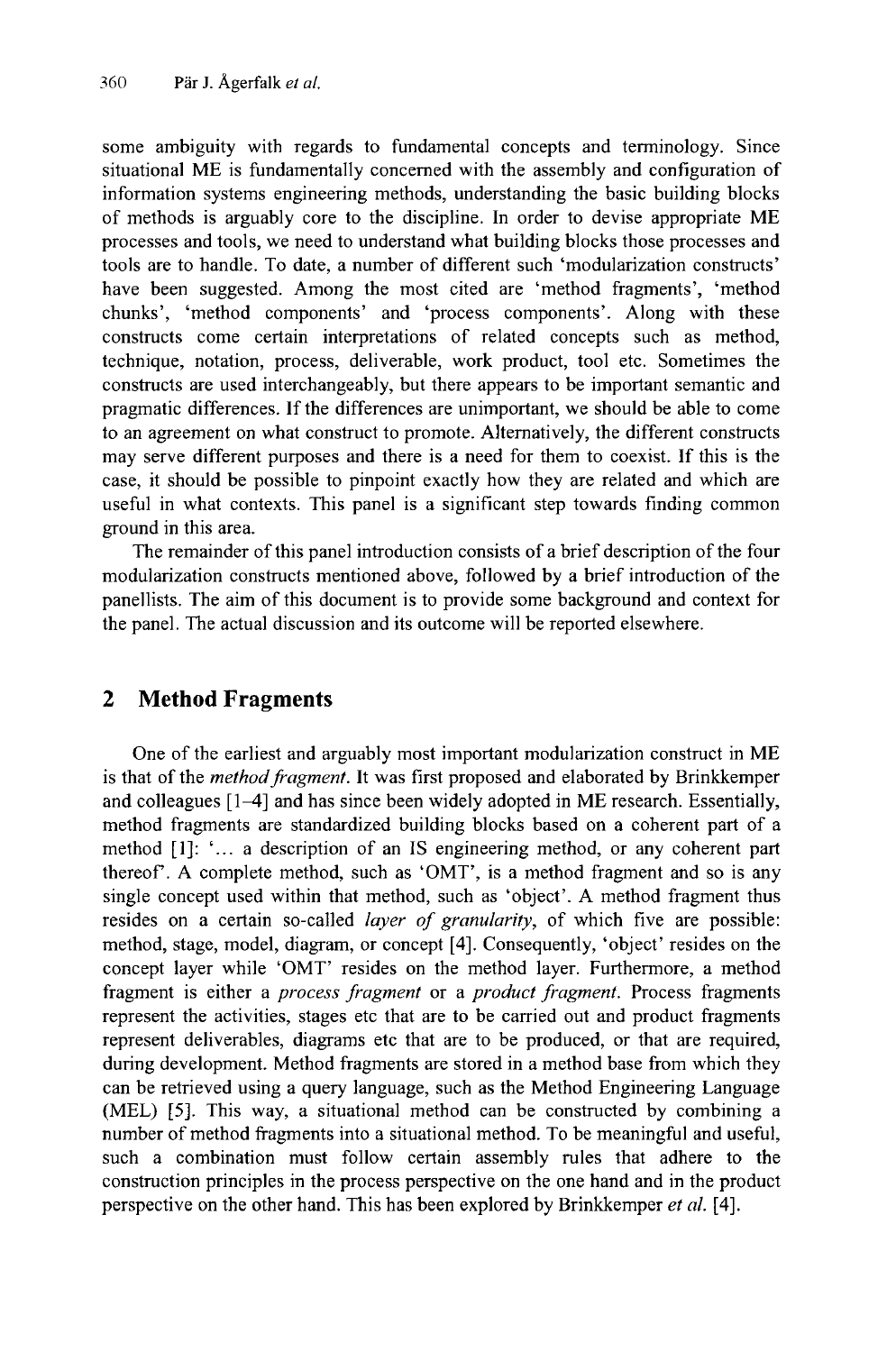Currently the team of Brinkkemper at Utrecht University is focussing on the methodological support for product software companies, i.e. companies that develop and market software products for a particular market. About  $10\%$  of the total ICT spending is spend on software products and examples of such companies are Microsoft, SAP, Oracle, and Business Objects [6]. As these companies keep the ownership of the software code and all auxiliary materials belonging to the software product, these companies create and maintain a proprietary software development method. From the start-up phase where they begin with bug tracing to a more consolidated company with all kinds of quality engineering processes in place. The gradual growth of the product software company calls for a more incremental growth from simple method fragments to more complex fragments at a later stage [7, 8]. The evolution from simple to complex processes properly supported with development tools while keeping the historical documentation and the methodological context in place are a significant scientific challenge for the coming years.

## **3 Method Chunks**

The *method chunk* concept was proposed by Rolland and colleagues [9-13] as a way to capture more of the situational aspects in ME and to appropriately support the retrieval process. The concept was introduced together with a contextual ME approach using scenarios [10] and suggests an organization of the method base in two levels, one method knowledge level and one method meta-knowledge level [9]. The former level is represented by the method chunk body and the latter captures the situational and intentional aspect of method chunks in the method chunk descriptor. In [9] the method knowledge level is operationalized in a three level abstraction model and method chunks are classified into component, pattern or framework. A method component is a complete method description. A pattern is, for example, a set of generic guidelines for writing test scripts. Finally, a framework is a meta-method that guides the construction of a way-of-working within a specific method.

In the latest work  $[11-13]$  the concept of method chunk is defined as autonomous, cohesive and coherent part of a method providing guidelines and related concepts to support the realisation of some specific system engineering activity (e.g. business modelling, requirements specification, design etc). In fact, the method knowledge is captured in the method chunk *body* and *interface. The* interface defines pre and post conditions of chunk application formalised by a couple *<situation, intention>. The* situation specifies the required input product part(s) while the intention defines the goal that the chunk helps to achieve. For example, the interface of the method chunk supporting identification of Business Actors and Use Cases within the RUP could be modelled as <(Business knowledge, problem description, interview results), Identify and describe business actor(s) and use case(s)>.

The body of the method chunk includes two kinds of knowledge: product and process. The product knowledge defines the work products (input and output) used by the method chunk (e.g. the definitions of the concept "actor" and "use case and their relationships). This knowledge is generally expressed in terms of meta-models.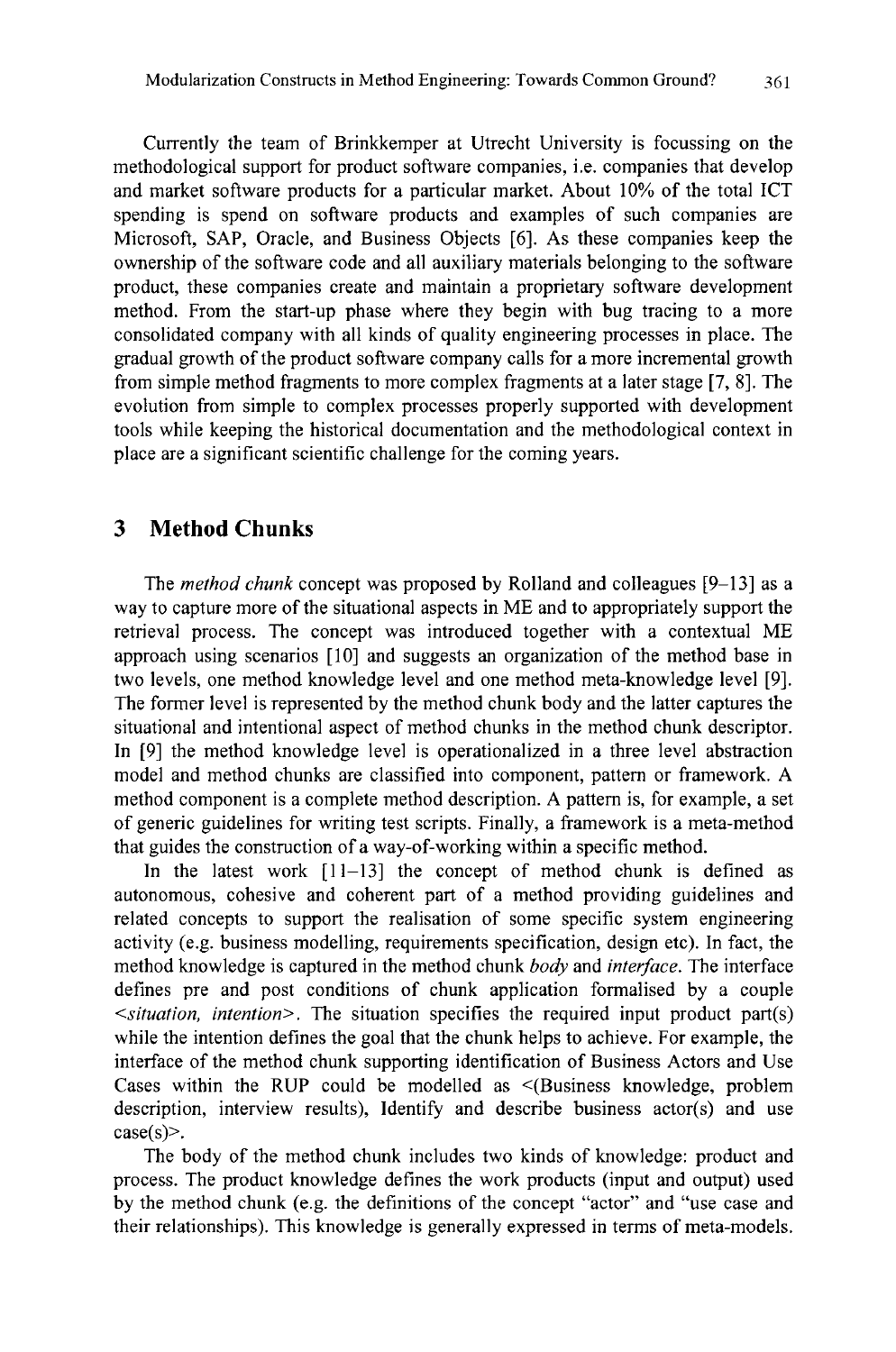The process knowledge captured in a method chunk provides guidelines how to obtain target product(s) from input product(s) (e.g. the guidelines how to identify system actors and their business use cases). The guideline can be represented as an informal description or expressed by using different process modelling formalisms such as NATURE context trees [14] or MAP graphs [15] depending on how rich and complex it is. The fact that a guideline can be complex (i.e. composed of a set of sub-guidelines) means that the corresponding method chunk can be an aggregate of a collection of smaller chunks.

The *descriptor* (i.e. method meta-knowledge) of the method chunk extends the contextual knowledge defined in the *interface* with a set of criteria that help to better locate the engineering situation in which the method chunk is useful. A detailed classification of these criteria related to the information systems development, named Reuse Frame, is proposed in [13].

A method chunk is selected for a specific situation based on the characterization of that situation and how relevant it is to achieve the intention of the method chunk. Hence, the intention of a method chunk, the goal that can be achieved through application of the way of working prescribed by the method chunk, is central.

Method chunks are retrieved from the method base through the use of metaknowledge. Based on the structure of the method base, where method chunks have been clustered and described using interfaces and descriptors, it is possible to query the method base using a query language. For example, it is possible to select a chunk from the RUP if it has a representation in the method base. Hence, a method chunk query language has similarities with MEL when using method fragments.

Some initial comparisons of method fragments and method chunks are to be found in [13] and [16].

#### **4 Method Components**

First introduced by Goldkuhl and colleagues [17, 18], the *method component*  concept has recently been further developed by Karlsson and others [19-22]. The basic idea is to view methods as constituted by exchangeable and reusable components. Fundamentally, each component consists of descriptions for ways of working (a process), notations, and concepts [17]. A process describes rules and recommendations for and informs the method (component) user what actions to perform and in what order. Notation means semantic, syntactic and symbolic rules for documentation. Concepts are categories included in the process and the notation. Concepts and notation together constitute what is sometimes referred to as a modelling language, such as the UML. A method component can also be used separately and independently from other components. Each method component addresses a certain aspect of the problem at hand.

Building further on this original method component concept, Karlsson [21] defines it as 'a self-contained part of a method expressing the transformation of one or several artifacts into a defined target artifact and the rationale for such a transformation.' The method component construct thus draws significantly on the idea of method rationale - the systematic treatment of the arguments and reasons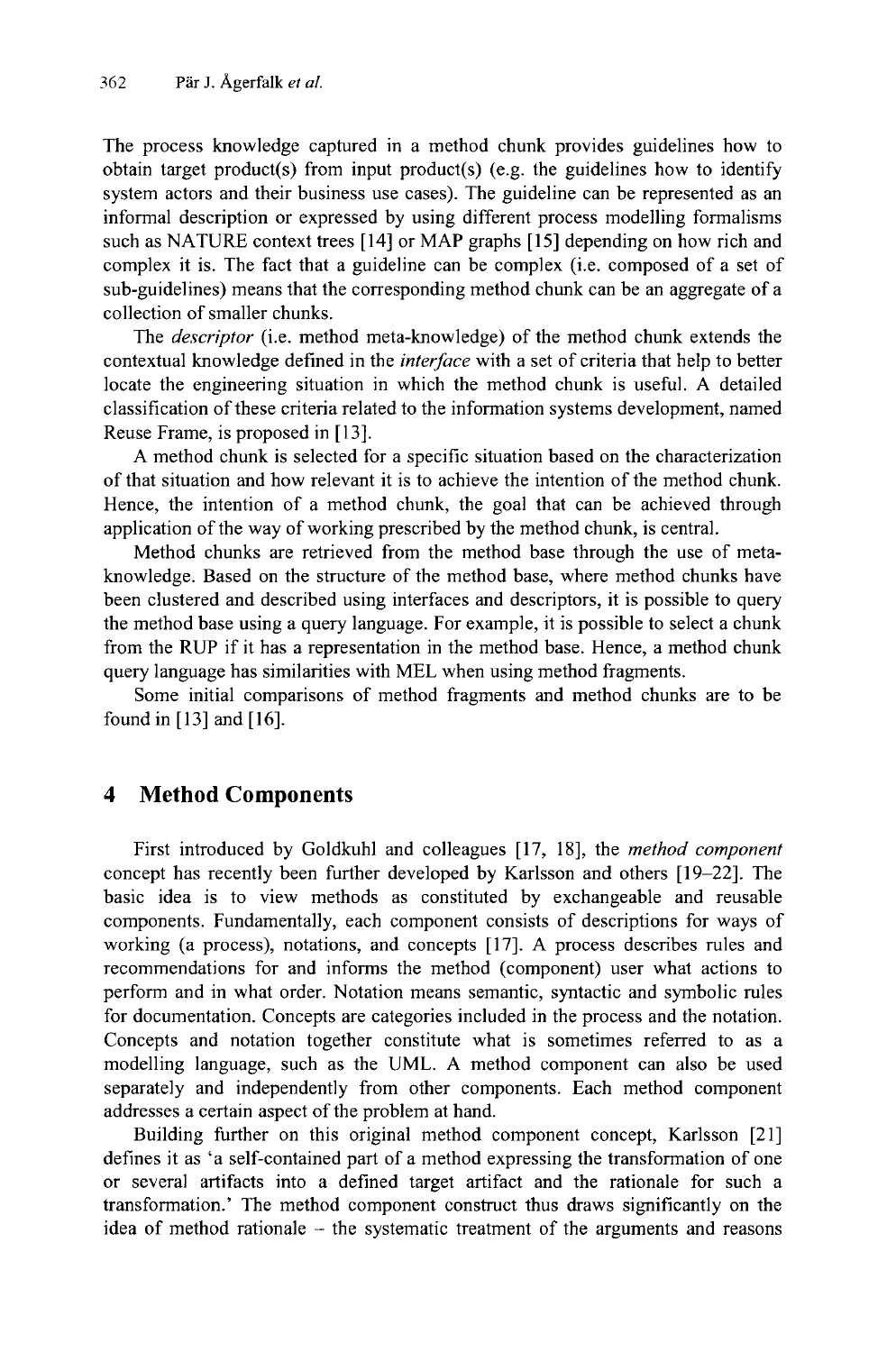behind a particular method [20, 23, 24, 25]. While the intention of a method chunk is typically expressed in terms of the action that immediately satisfies the intention, method rationale aims to direct method engineers' attention to the underlying assumptions of those actions and promote a critical attitude towards the different parts of a method.

A method component consists of two parts: its content and the rationale expressing why the content is designed as it is and what it can bring about. The content of a method component is an aggregate of method elements [21 ]: A method element is a part of a method that manifests a method component's target state or facilitates the transformation from one defined state to another. The concept of method element can be specialized into five categories. Firstly, there are three interrelated parts of prescribed action, concept and notation. These categories are complemented with artefact and actor role as two further sub-types of method element. Artefacts act as deliverables from the transformation process as well as input to this process. Methods are here viewed as heuristic procedures (heurithms) and consequently specified inputs are considered to be recommended inputs. However, a method component needs to have at least one input. Otherwise the method component will not have any meaningful support in the method. One exception to this is method components that initiate new activities that are later integrated with the result from other method components. The selection of actor roles are determined by the prescribed actions that need to be part of the transformation process. Actor roles are played either as drivers of the prescribed actions in the method component or as participants.

The rationale part of the method component concept consists of two parts: goals and values. Method elements exist for reasons, which are made explicit by means of associating method elements to the goals. These goals are anchored in values of the method creator [18, 25]. Taken together, goals and values are often considered important constituents of a methods underlying perspective [18] or 'philosophy' [26]. In method engineering, method rationale is more important than the deliverable as such. Through the method rationale it is possible to address the goals that are essential in order to fulfil the overall goal of a specific project. Prescribed actions and artefacts are only means to achieve something and method rationale can thus help developers not to lose sight of that ultimate result, and also help them find alternative ways forward.

It is important to point out that in our current understanding, method components always reside on the 'artefact layer of granularity' and represent a non-hierarchal concept. This is to reflect the notion that method components are the smallest coherent parts of a method that are practically useful. This design choice is based on two empirical observations [21]: The first, and most important, is that systems developers' tend to focus on the artefacts (a.k.a. deliverables) when discussing situational methods, and these are viewed as non-hierarchal patterns. Second, it has proven difficult to balance precision and cost with hierarchal concepts in situational method engineering.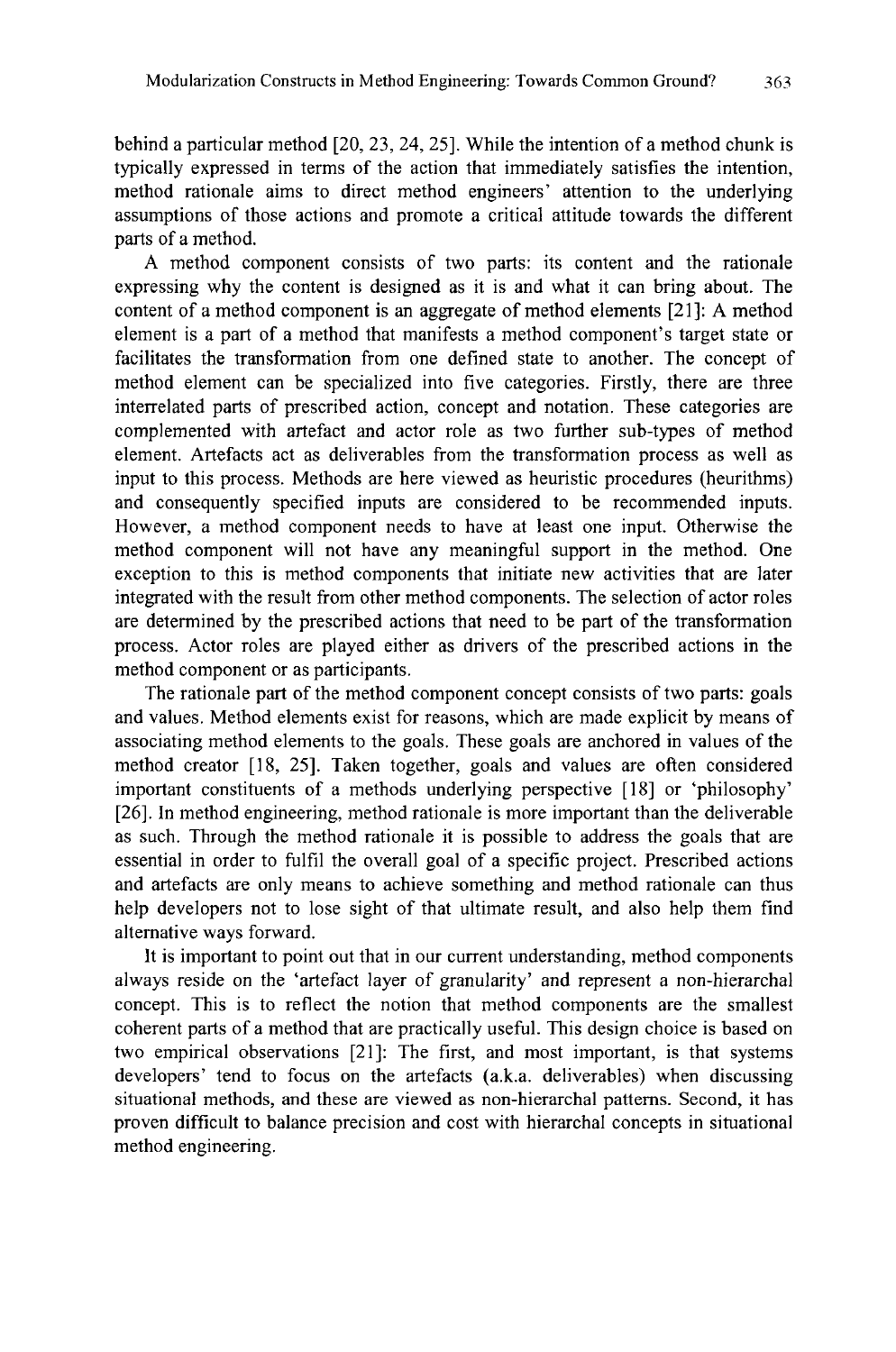## **5 OPFMethod/Process Components**

The OPEN Process Framework [27, 28] also utilizes the concept of a method fragment but stresses that each fragment needs to be generated from an element in a prescribed underpinning metamodel. This metamodel has recently been upgraded with the recent availability of the International Standard ISO/IEC 24744 'Software Engineering Metamodel for Development Methodologies' [29]. While many of the OPF fragments focus on 'process' there are also significant numbers for products and producers (people and tools involved in software development). These are the three acknowledged top-level meta-elements for methodologies leading to: processfocussed fragments (e.g. a kind of task or technique), product-focussed fragments (a kind of diagram, document or other work product) and producer-focussed fragments (e.g. a role played by a member of the software development team, a testing tool) – the last of which (producers) is not represented in other SME approaches. In the OPF, these method fragments are defined separately and then linked together using instances of metamodel classes such as *ActionKind,* representing a single usage event that a given process fragment exerts upon a given product fragment. This class contains an attribute, *Type,* that specifies what kind of action the process part is exerting on the product part. For example, imagine a methodology that contains a requirements validation task. This task takes a draft requirements document as input and modifies it accordingly through the validation process, creating, as well, a requirements defect list. Modelling this task plus the two involved products (one of which is both an input *and* an output) can be easily modelled by using two actions: one action would map the requirements validation task to the requirements document, specifying a type 'modify', and a second action would map the same requirements validation task to the requirements defect list, specifying the type as 'create'. The relationships between process- and product-oriented fragments are thus clearly specified. (It must be noted that the actions are lightweight entities in the methodology that act as mappings between heavyweight process- and productoriented fragments. Actions are not containers, as are chunks.).

## **6 The MetaEdit Experience**

Research in the MetaPHOR project, object-oriented ideas in the implementation of MetaEdit+, and experience with customers, led MetaCase largely to avoid the question of the size or definition of 'chunks' or 'fragments'. Rather they are able to reuse anything, from a single Property type (e.g. the 'Actor Name' field of the Actor type in UML Use Case diagrams) through Object types (e.g. Actor) to Graph types (e.g. Use Case Diagram) and interlinked sets of Graph types (e.g. UML). Accompanying these central and clearly identifiable elements go various rules that map to the 'harder' end of the process scale, generators that form the operational semantics, along with 'softer' parts of processes and things like problem domain semantics. Mainly, though, the focus has been on support for creating entirely new modelling languages, and how reuse and linking of types in the metamodel allows reuse and linking on the model level.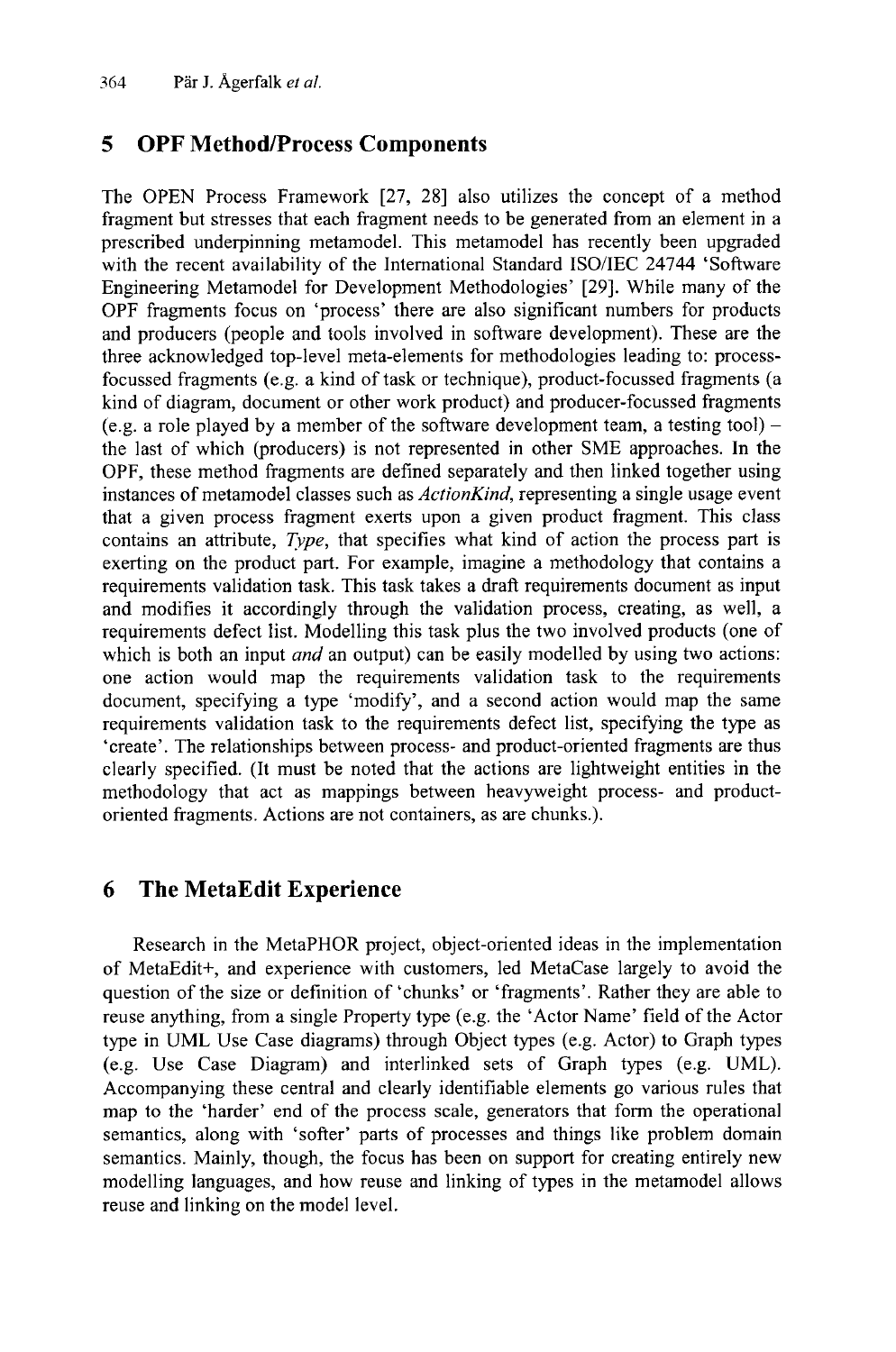#### **7 About the Panellists**

Prof. Pär J. Ågerfalk (panel moderator) is a Senior Researcher at Lero - The Irish Software Engineering Research Centre and holds the Chair in Computer Science in Intersection with Social Sciences at Uppsala University. He received his PhD in Information Systems Development from Link6ping University and has held fulltime positions at Örebro University, University of Limerick, and Jönköping International Business School. His current research centres on open source software development, globally distributed and flexible development methods and how IS development can be informed by language/action theory. His work has appeared in a number of leading IS journals and conferences and he is currently an associate editor of the *European Journal of Information Systems* and a senior associate editor for a special issue of *Information Systems Research* on Flexible and Distributed IS Development.

Prof. Sjaak Brinkkemper is professor of Organisation and Information at the Institute of Information and Computing Sciences of the Utrecht University, the Netherlands. Before he was a consultant at the Vanenburg Group and a Chief Architect at Baan. Before Baan he held academic positions at the University of Twente and the University of Nijmegen, both in the Netherlands. He holds a MSc and a PhD in of the University of Nijmegen. He has published five books and more than hundred papers on his research interests: software product development, information systems methodology, meta-modelling, and method engineering.

Dr. Cesar Gonzalez-Perez has been a research project leader at the European Software Institute until last June, where he led research efforts in the areas of method engineering, metamodelling and conceptual modelling. Previously, he worked over 3 years at the Faculty of IT of the University of Technology, Sydney, from where he co-edited the standardisation projects that resulted in the standard metamodels AS4651 and ISO/IEC 24744. Cesar is also the founder and former technical director of Neco, a company based in Spain specialising in software development support services, which include the deployment and use of OPEN/Metis at small and midsized organisations. Cesar has also worked for the University of Santiago de Compostela in Spain as a researcher in computing and archaeology, and got his PhD in this topic in 2000.

Dr. Fredrik Karlsson received his PhD in Information Systems Development from Link6ping University and is currently a Senior Lecturer at Orebro University. His research focuses on tailoring of systems development methods, systems development methods as reusable assets, and CAME tools. He has developed the CAME tool MC Sandbox that supports method configuration. At Orebro University he heads the Methodology Exploration Lab and is an active member of the Swedish research network VITS. His work has appeared in, for example, *European Journal of Information Systems and Information and Software Technology.* 

Dr. Steven Kelly is the CTO of MetaCase and co-founder of the DSM Forum. He has over a dozen years of experience of building metaCASE environments and acting as a consultant on their use in Domain-Specific Modelling. He is architect and lead developer of MetaEdit+, MetaCase's domain-specific modelling tool. Ever present on the program committee of the OOPSLA workshops on Domain-Specific Modelling, he co-organized the first workshop in 2001. He is author of over 20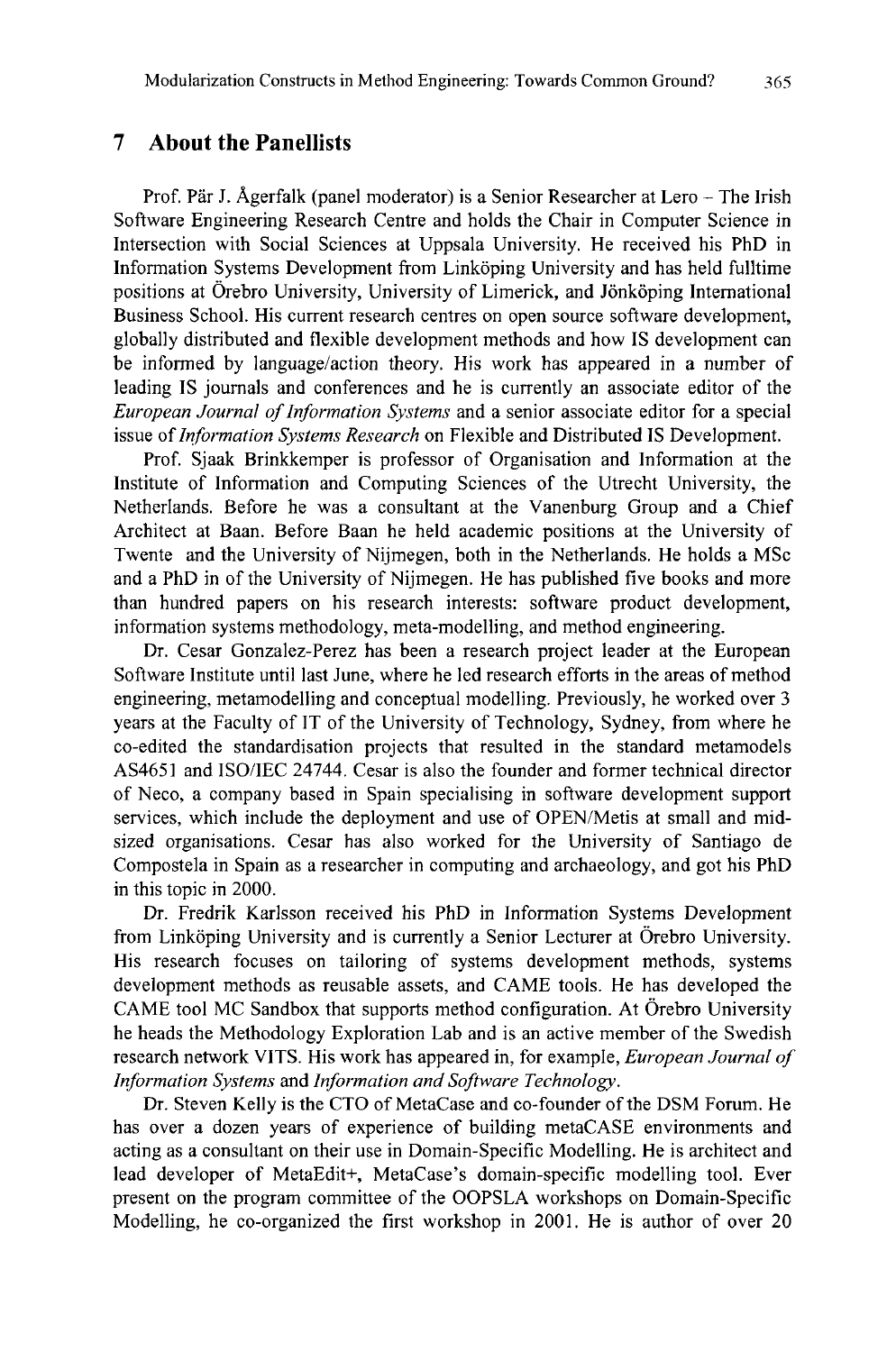articles in both academic and industry publications, and is a member of IFIP WG 8.1 and the editorial board for the Journal of Database Management. Steven has an M.A. (Hons.) in Mathematics and Computer Science from the University of Cambridge, and a Ph.D. from the University of Jyväskylä.

Dr. Jolita Ralyté is currently a senior researcher and lecturer at the University of Geneva, Department of Information Systems. She obtained a PhD in Computer Science from the University of Paris 1 - Sorbonne in 2001. The research areas of Dr. Ralyté include situational method engineering, requirement engineering, information systems evolution and interoperability and distributed information systems development. She is in charge of the International Method Engineering Task Group within the IFIP WG 8.1 and the task group TG6 dealing with methods and method engineering techniques supporting various systems interoperability issues within the European NoE INTEROP. Her work has been published in various international conferences and journals. Dr Ralyté has been involved in the organisation of a number of international conferences and workshops (ME'07, OOIS'03, EMSISE'03, Interop-ESA'05, SREP'05, SREP'07 and Doctoral Symposium at I-ESA'06) and coedited a special issue of *SPIP* with revised best papers from SREP'05.

## **References**

- 1. Harmsen, F., Brinkkemper, S., and Oei, H. (1994). Situational Method Engineering for Information System Project Approaches. In: A.A. Verrijn Stuart and T.W. Olle (Eds.), Methods and Associated Tools for the Information Systems Life Cycle. *Proceedings of the IFIP WG 8.1 Working Conference,* Maastricht, Netherlands, September 1994, IF1P Transactions A-55, North-Holland, 1994, ISBN 0-444-82074-4, pp. 169-194. Also in: *Memoranda Informatica* 94-03, ISSN 0924-3755, 34 pages, January 1994.
- 2. Brinkkemper, S. (1996). Method engineering: Engineering of information systems development methods and tools. *Information and Software Technology,* 38(4), 275-280.
- 3. Harmsen, A.F. (1997). *Situational method engineering.* Doctoral dissertation, Motet Ernst & Young Management Consultants, Utrecht, The Netherlands.
- 4. Brinkkemper S., Saeki, M., and Harmsen, F. (1999). Meta-Modelling Based Assembly Techniques for Situational Method Engineering, *Information Systems,* 24(3), pp. 209-228.
- 5. Brinkkemper S., Saeki M., and Harmsen, F. (2001). A Method Engineering Language for the Description of Systems Development Methods (Extended Abstract). In: K.R. Dittrich, A Geppert, and M.C. Norrie (eds.), *Proceedings of the 13th International Conference CAiSE'O1,* pp. 173-179, Interlaken, Switzerland, 2001, Lecture Notes in Computer Science, Springer Verlag. ISBN 3-540-42215-3.
- 6. Xu, L. and Brinkkemper, S. (2007). Concepts for Product Software. To appear in *European Journal of Information Systems.*
- 7. Weerd, I. van de, Brinkkemper, S., Souer, J., and Versendaal, J. (2006). A Situational Implementation Method for Web-based Content Management System-applications: Method Engineering and Validation in Practice. *Software Process: Improvement and Practice* 11(5), 521-538.
- 8. Weerd, I. van de, Brinkkemper, S., Versendaal J. (2007). Concepts for Incremental Method Evolution: Empirical Exploration and Validation in Requirements Management. In *Proceedings of the 19th International Conference on Advanced Information Systems Engineering,* LNCS 4495, 469-484.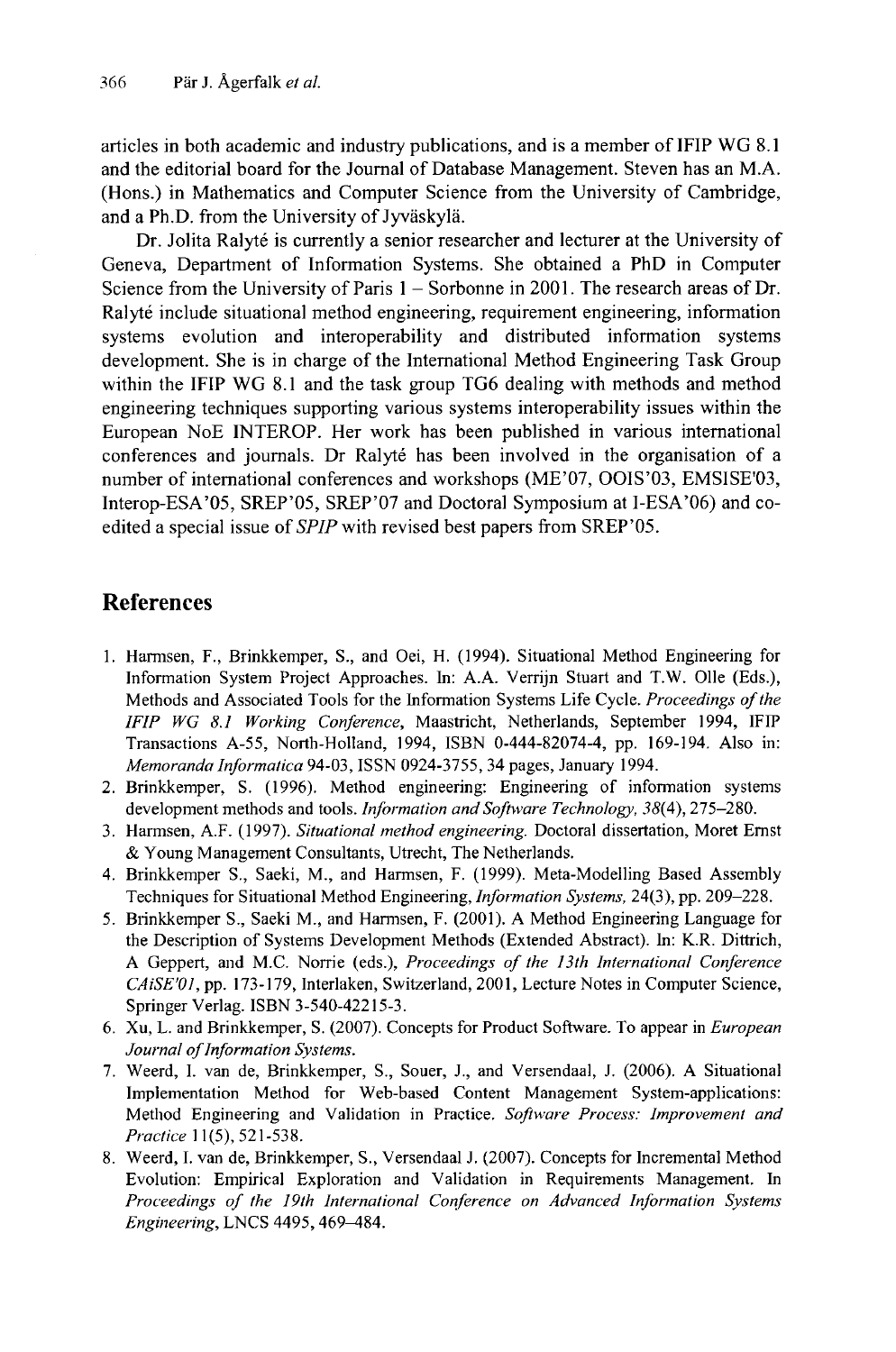- 9. Rolland, C. and Prakash, N. (1996). A proposal for context-specific method engineering. In S. Brinkkemper, K. Lyytinen & R. Welke (Eds.), *Method Engineering: Principles of method construction and tool support* (Vol. 191-208): Chapman & Hall.
- 10.Rolland, C., Plihon, V. and Ralyté, J. (1998). Specifying the Reuse Context of Scenario Method Chunks. *Proceedings of the l Oth International Conference on Advanced Information System Engineering (CAISE'98),* Pisa, Italy, June 1998. B. Pernici, C. Thanos (Eds), LNCS 1413, Springer-Verlag, pp. 191-218.
- 11.Ralyté, J. and Rolland, C. (2001). An Approach for Method Reengineering. Proceedings of the 20th International Conference on Conceptual Modeling (ER2001), LNCS 2224, Springer-Verlag, pp.471-484.
- 12.Ralyté, J., Deneckère, R., and Rolland, C. (2003). Towards a Generic Model for Situational Method Engineering, In *Proceedings of 15th International Conference on Advanced Information Systems Engineering (CAiSE 2003), Klagenfurt, Austria, June 16-18, 2003,*  (Eds, Eder J, *et al.)* Heidelberg, Germany: Springer-Verlag, pp. 95-110.
- 13. Mirbel, I. and Ralyté, J. (2006). Situational method engineering: combining assemblybased and roadmap-driven approaches, *Requirements Engineering,* 11 (1), pp. 58-78.
- 14. Jarke, M., Rolland, C., Sutcliffe, A., and Domges, R. (1999). *The NATURE requirements Engineering.* Shaker Verlag, Aachen.
- 15.Rolland, C., Prakash, N., and Benjamen, A. (1999). A multi-model view of process modelling. *Requirements Engineering,* 4(4), 169-187.
- 16.Henderson-Sellers, B., Gonzalez-Perez, C., and Ralyté, J. (2007). Situational method engineering: chunks or fragments? *CAiSE Forum, Trondheim, 11-15 June 2007,* 89-92
- 17.R6stlinger, A., and Goldkuhl, G. (1996). *Generisk flexibilitet: Pgt viig mot en komponentbaserad metodsyn,* In Swedish: "Generic flexibility: Towards a componentbased view of methods", Technical Report LiTH-IDA-R-96-15, Dept. of Computer and Information Science, Linköping University. Originally presented at VITS Höstseminarium 1994.
- 18.Goldkuhl, G., Lind, M., and Seigerroth, U. (1998). Method integration: The need for a learning perspective, *lEE Proceedings Software, 145, 113-118.*
- 19.Agerfalk, P.J. (2003). *Information Systems Actability: Understanding Information Technology as a Tool for Business Action and Communication.* Doctoral dissertation. Dept. of Computer and Information Science, Link6ping University, 2003.
- 20.Wistrand, K. and Karlsson, F. (2004). Method Components: Rationale Revealed. In Persson, A. and Stirna, J. (eds.) *Proceedings of the 16th International Conference on Advanced Information Systems Engineering (CAiSE 2004),* Riga, Latvia, June 7-11, 2004. Heidelberg, Springer-Verlag.
- 21.Karlsson, F. (2005) *Method Configuration: Method and Computerized Tool Support.*  Doctoral dissertation. Dept. of Computer and Information Science, Link6ping University.
- 22.Karlsson, F. and Wistrand, K. (2006). Combining method engineering with activity theory: theoretical grounding of the method component concept. *European Journal of Information Systems,* 15, 82-90.
- 23.Agerfalk, P.J. and Wistrand, K. (2003). Systems Development Method Rationale: A Conceptual Framework for Analysis. In Camp, O., Filipe, J., Hammoudi, S. & Piattini, M. (Eds.) *Proceedings of the 5th International Conference on Enterprise Information Systems (ICEIS 2003).* Angers, France.
- 24.Rossi, M., Ramesh, B., Lyytinen, K., and Tolvanen, J.-P. (2004). Managing evolutionary method engineering by method rationale. *Journal of the Association for Information Systems,* 5(9), 356-391.
- 25.Agerfalk, P.J. and Fitzgerald, B. (2006). Exploring the Concept of Method Rationale: A Conceptual Tool for Method Tailoring. In Siau, K. (Ed.) *Advanced Topics in Database Research Vol 5.* Hershey, PA, Idea Group.